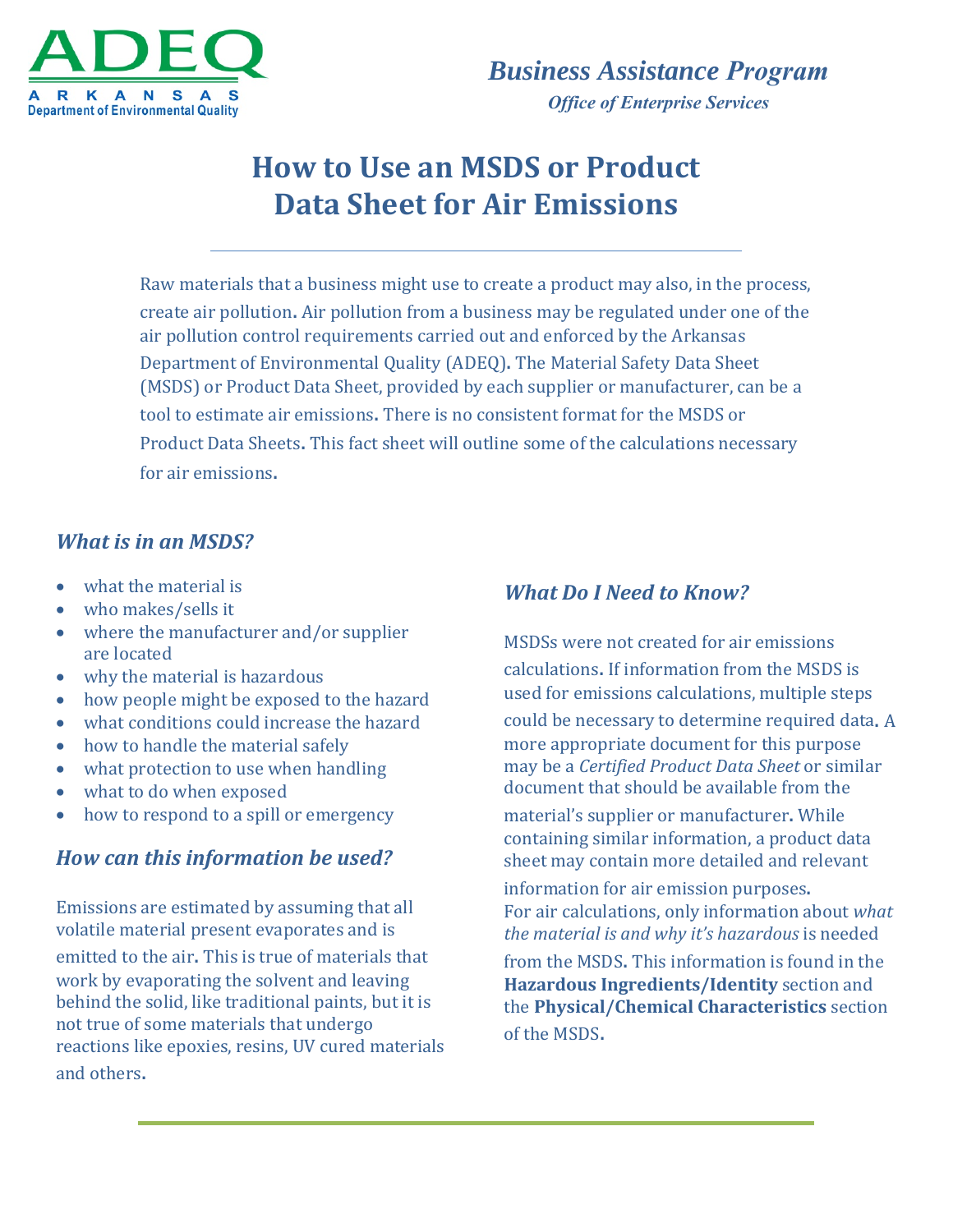# *Hazardous Ingredients/Identity*

This section of the MSDS includes a list of the material's hazardous components, their Chemical Abstract System (CAS) numbers and the amounts contained within the material by percent. Many MSDS provide a range within which each component may be found *(i.e., n*-*Butyl Alcohol, 10-25% wt.)* depending on the batch. If your MSDS provides ranges for each component, you should contact the supplier to obtain the precise values. It is important to know the exact amount of each hazardous component in each material used at your facility. This data will be used to determine if you meet air pollution requirements.

If the material supplier or manufacturer will not provide precise values for each component for your emissions calculations, the highest value in the range should be used.

# *Physical/Chemical Characteristics*

This section of the MSDS contains information about the material. Some data can be useful for air pollution control requirements. The key pieces of information are:

- $\triangleleft$  density of the material (in pounds per gallon)
- $\div$  specific gravity
- ◆ VOC content (in weight percent or pounds per gallon, if provided)
- $\bullet$  solids content (in weight percent)

These data provide enough information to calculate volatile organic compound (VOC) or particulate matter (PM) emissions or, when combined with the hazardous component content values, the emissions of the hazardous components.

*Important Note: Sometimes a MSDS will list "volatile" percent. This could mean anything including water. It is not always appropriate to assume this mean Volatile Organic Compounds (VOCs). Coatings with water for other non‐VOC agents may complicate these calculations. Also, you may see listings such as "VOC less water" or "VOC lb/gal solids". These have very specific meaning and should not be used in this instance for calculating emissions.*

### *Example Calculations*

The values calculated here will provide examples of VOC emissions, PM emissions, and emissions of a single hazardous air pollutant.

#### **VOC Emissions**

The data needed for VOC emissions calculations are: 

- **density or specific gravity**
- VOC content or solids content (in weight percent or pounds per gallon)

To calculate emissions, you will also need the amount of the material used over a certain period of time.

1. The MSDS or supplier information may

provide the density of the coating. If not, you

must do one calculation first. Using the specific gravity, which is a comparison of the material's density to the density of water, multiply the specific gravity by the density of water to get the value you need:

Specific Gravity  $(sg) = 0.84$ Density = **specific gravity x density of water**

 $= 0.84 \times 8.34$  lbs/gal = 7.00 pounds per gallon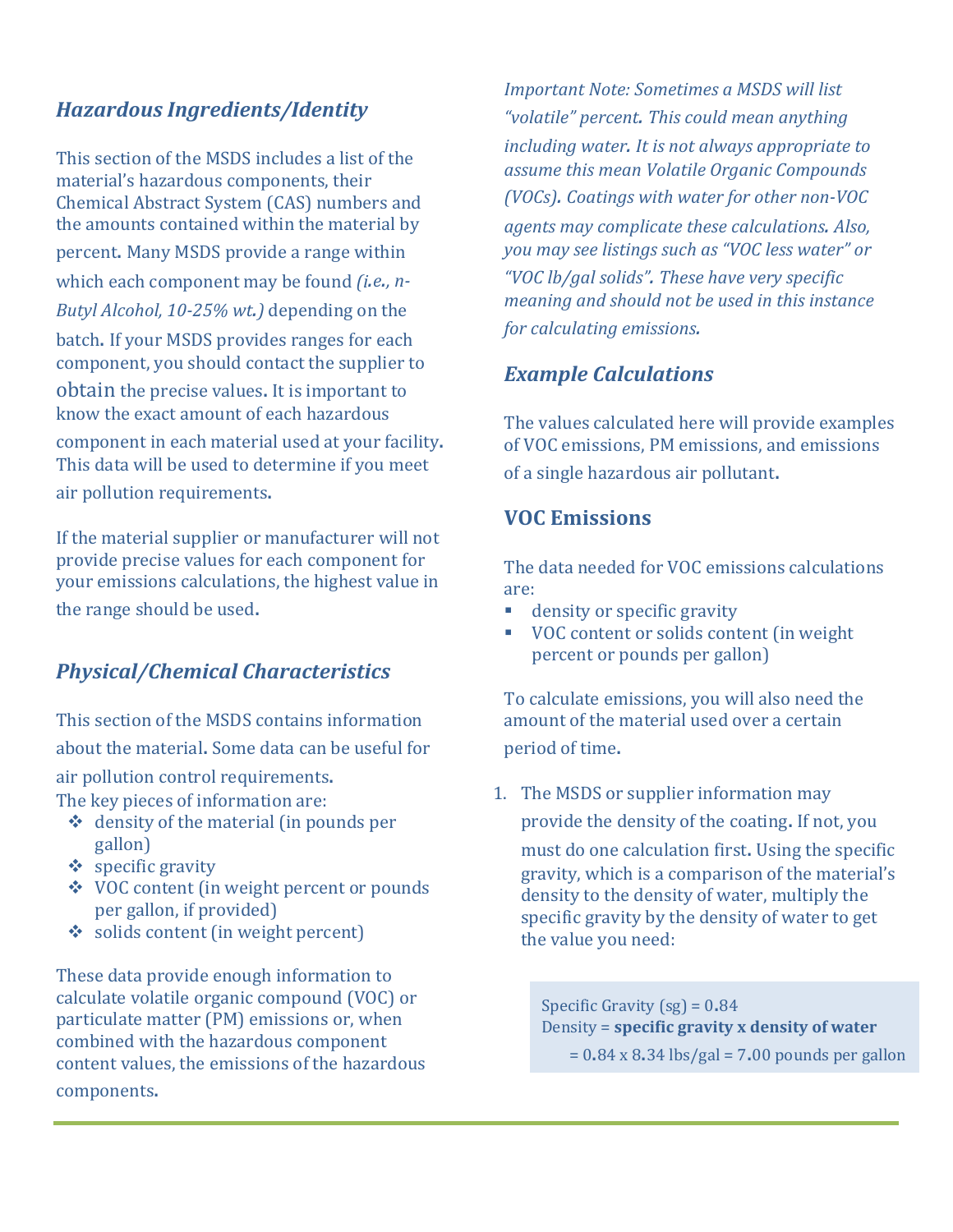2. Next, figure the VOC content. If it is provided in units of pounds per gallon on the MSDS, then you can calculate emissions directly (Go to step 3). If not, you may be able to get the information with one or two other calculations first if the VOC content is provided in weight percent  $%$  by wt).

Multiply the VOC content in weight percent by the density of the material (determined in step) 1 above):

VOC content = **(VOC percent by** VOC content = **(VOC percent by weight/100) weight/100) x density x density**

 $=(40 / 100) \times 7.00$  lb/gal = 2.80 pounds per eration<br>gallon

Sometimes the VOC content is provided in volume percent. This is not a value you can use. In such a case if the weight percent of solids is given, you can calculate the VOC content by the difference of the total and solids weight percent.

3. To calculate the total emissions, multiply the VOC content by the number of gallons used. If you used 50 gallons in a month of just the one material, the emissions would be:

> VOC emissions = **material used X VOC** VOC emissions = **material used X VOC content content**

 $= 50$  gal/mo x 2.8 lb VOC/gal = 140 pounds VOC per month = 140 pounds VOC per month 

If you have used multiple materials, you need to figure the amount of VOC emissions for each one and then add them together. Here is what a multiple material calculation looks like:

 $#1 = 50$  gal/mo x 2.8 lb VOC/gal = 140 lb/mo  $#2 = 75$  gal/mo x 3.6 lb VOC/gal = 270 lb/mo  $#3 = 15$  gal/mo x 5.4 lb VOC/gal = 81 lb/mo

TOTAL VOC emissions =  $140 + 270 + 81 = 491$  lb

#### **PM Emissions**

Calculation of PM emissions is similar to VOCs. You need:

- o density or specific gravity
- $\circ$  solids content (in weight percent or pounds per gallon)
- o amount of material used

It is not likely that you will be provided the solids content in pounds per gallon, but that is the value you need to complete the emissions calculation.

- 1. The density calculation is the same as shown in step 1 for VOC emissions.
- 2. Next, figure the solids content. You want to end up with solids content in pounds per gallon to calculate emissions. So you multiply the solids content in weight percent by the density of the material. We'll use 60% by weight again:

Solids Content = **(solids percent by weight /100) x density**  $=(60/100) \times 7.00 \text{ lb/gal} = 4.20 \text{ pounds}$ per gallon

3. Calculating the PM emissions is then the same process as VOCs. Multiply the solids content by the amount of material used:

PM Emissions = **material used x PM content**

 $= 50$  gal/mo x 4.2 lb PM/gal

 $= 210$  pounds PM per month

This data is needed for calculations for paints or coatings where there is a known percentage of

the solids that are left on the part being painted. The fraction of solids left on the part compared to the total solids in the paint is called the transfer efficiency of the application method used.